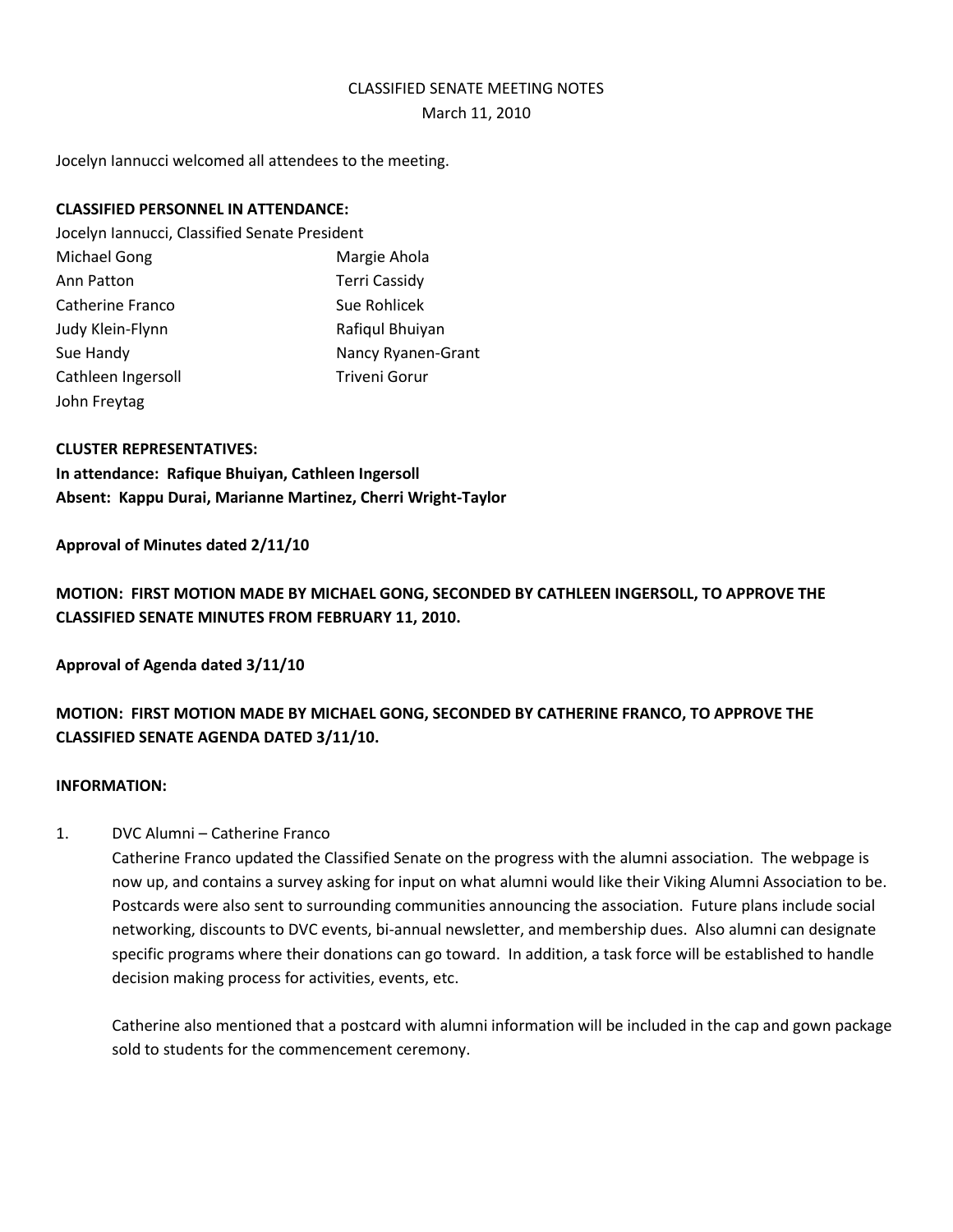Classified Senate Notes – 3/11/10 Page Two

### **COMMITTEE REPORTS:**

### 1. IT Committee- Treveni Gorur

There was discussion regarding the timeliness that the agenda for this committee is published. There was concern that when the agenda is not published beforehand that it is hard to prepare in advance for discussion of agenda topics and there is not enough time to send an email to classified senate to ask for input on topics that will require a vote at the meeting. After discussion it was suggested that the IT committee be asked to send out the agenda at least three days in advance. Nancy Rynan-Grant stated that a procedure should be written and forwarded to the College Council so that protocol is followed.

**MOTION: THERE WAS A MOTION TO REQUEST THAT ALL COMMITTEES CAMPUS-WIDE SEND AGENDA AT LEAST 3 DAYS IN ADVANCE IF POSSIBLE OF MEETING TO ALLOW ENOUGH TIME FOR PREPARATION. THIS MOTION WILL BE WRITTEN AS A PROCEDURE AND SUBMITTED TO THE COLLEGE COUNCIL. All Voted Yes, one abstention**

### 2. Classified Staff Development Committee – Catherine Franco

Catherine reported that the committee will be reviewing applications tomorrow, 3/12/10, from staff requesting funds. In all, twelve applications were received. If there are funds left over there may be another email letting staff know there are still available funds for this fiscal year.

#### 3. Campus –Wide Staff Development Committee

Teresa Molnar asked Catherine Franco to report in her absence that this committee currently has \$1,300.00 left in available funds. If these funds are not used by the classified staff they by April  $14<sup>th</sup>$  the funds will be used for faculty travel.

There was discussion regarding how it was decided that the funds would revert back to faculty for travel and what the criteria is for applying for the funds. Jocelyn will send an email to Teresa Molnar asking if she can let the Senate know how much has been spent, what the criteria is for applying for the funds.

In addition, there was a question regarding the decision making process for approval of applications for staff development funds for classified in both the Classified Staff Development and the Campus-wide Committee. It was agreed to defer this item for discussion until after the review process of the classified staff development applications is completed tomorrow.

### 4. Integration Council – Sue Handy

Sue reported that there is an Integration Council meeting scheduled for tomorrow, Friday, 3/12/10, from 9:00 am – 2:00 pm. At this meeting there will be open discussion about the program review reports in the three college areas: student services, instruction, and administration. Discussion will include critical need, find common themes, and needs of campus.